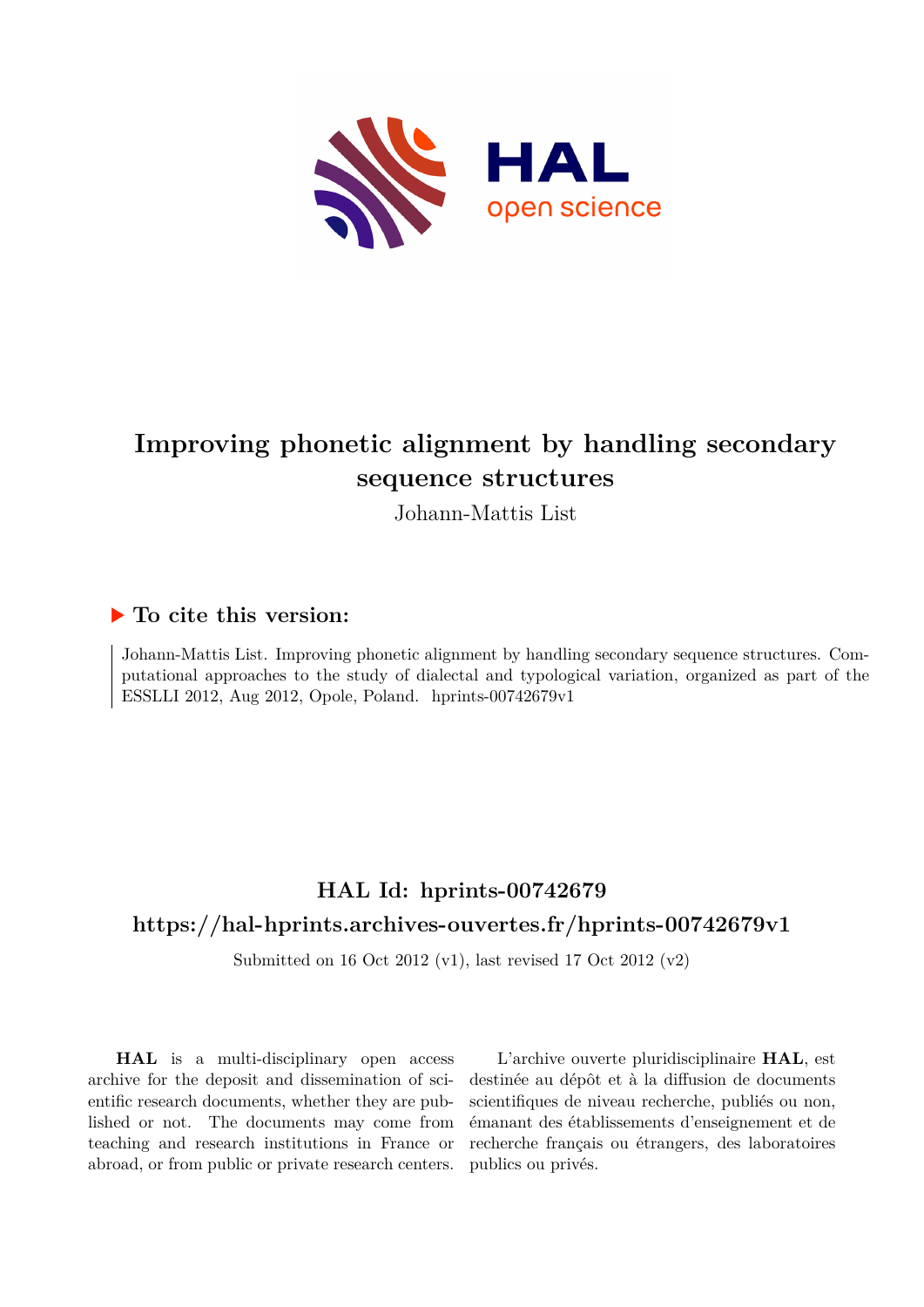# **Improving Phonetic Alignment by Handling Secondary Sequence Structures**

Johann-Mattis List Heinrich Heine University Düsseldorf <listm@phil.uni-duesseldorf.de>

June, 2012

#### **Primary and Secondary Sequence Structures**

In traditional alignment analyses, sequences are only compared with regard to their *primary structure*. Here, the term *primary structure* refers to the order *order of segments*, whereby segments are understood as the smallest units of a sequence which directly correspond to the characters of the alphabet from which the sequence is drawn. Apart from the primary structure, sequences can, however, also have a *secondary structure*. Apart from segmentizing sequences into their primary units, one can further segmentize them into larger units of subsequences consisting of one or more primary segments. A secondary segmentation which is very common in linguistics is, e.g., the segmentation of words into syllables apart from the primary segmentation of words into phonemes.

The traditional alignment modes such as *global*, *local*, or *semiglobal* alignment (cf. the overview in Durbin et al. [2002\)](#page-5-0) align sequences only with respect to their primary structure. Thus, given the sequence "THE CATFISH HUNTS" and "THE CAT FISHES", they all yield an alignment in which the subsequence "CATFISH" of the first sequence is matched with the subsequence "CAT FISH" of the second sequence (see Table [1\)](#page-1-0). In contrast to these primary alignments, a secondary alignment displays the similarities of sequences with regard to both their primary and their secondary structure, aligning letters which belong to the same word in one sequence only with those letters in the other sequence which also belong to a single word (see Table [1\)](#page-1-0).

| Mode                       |    | <b>Alignment</b> |                                 |  |                                                |  |  |             |   |            |    |                             |        |   |
|----------------------------|----|------------------|---------------------------------|--|------------------------------------------------|--|--|-------------|---|------------|----|-----------------------------|--------|---|
|                            |    | T H E            |                                 |  | ICAT – FISH                                    |  |  |             |   | H U        |    | N                           | T      | S |
| <b>Primary Alignment</b>   | T  | H                | $-$ FP                          |  | $\begin{array}{ccc} \circ & A & T \end{array}$ |  |  | $F I S H -$ |   | $\sqrt{R}$ |    |                             |        |   |
| <b>Secondary Alignment</b> |    | T H E            |                                 |  | ICATĒISHI                                      |  |  |             |   | $H$ $II$   |    | N T                         | $\sim$ |   |
|                            | T. | H                | $-$ F <sub><math>-</math></sub> |  | C A T                                          |  |  |             | F |            | S. | $-$ H $\blacktriangleright$ | E.     |   |

<span id="page-1-0"></span>

| Table 1: Primary vs. Secondary Alignment |  |  |
|------------------------------------------|--|--|
|------------------------------------------|--|--|

Secondary alignment analyses are especially useful when dealing with South-East Asian tonal languages like Chinese, since in these languages the morphemes are almost exclusively monosyllabic, while the words usually are not. In contrast to primary alignment analyses, secondary alignment analyses can keep track of the syllable boundaries and thus help to avoid matching the sounds of one syllable in one word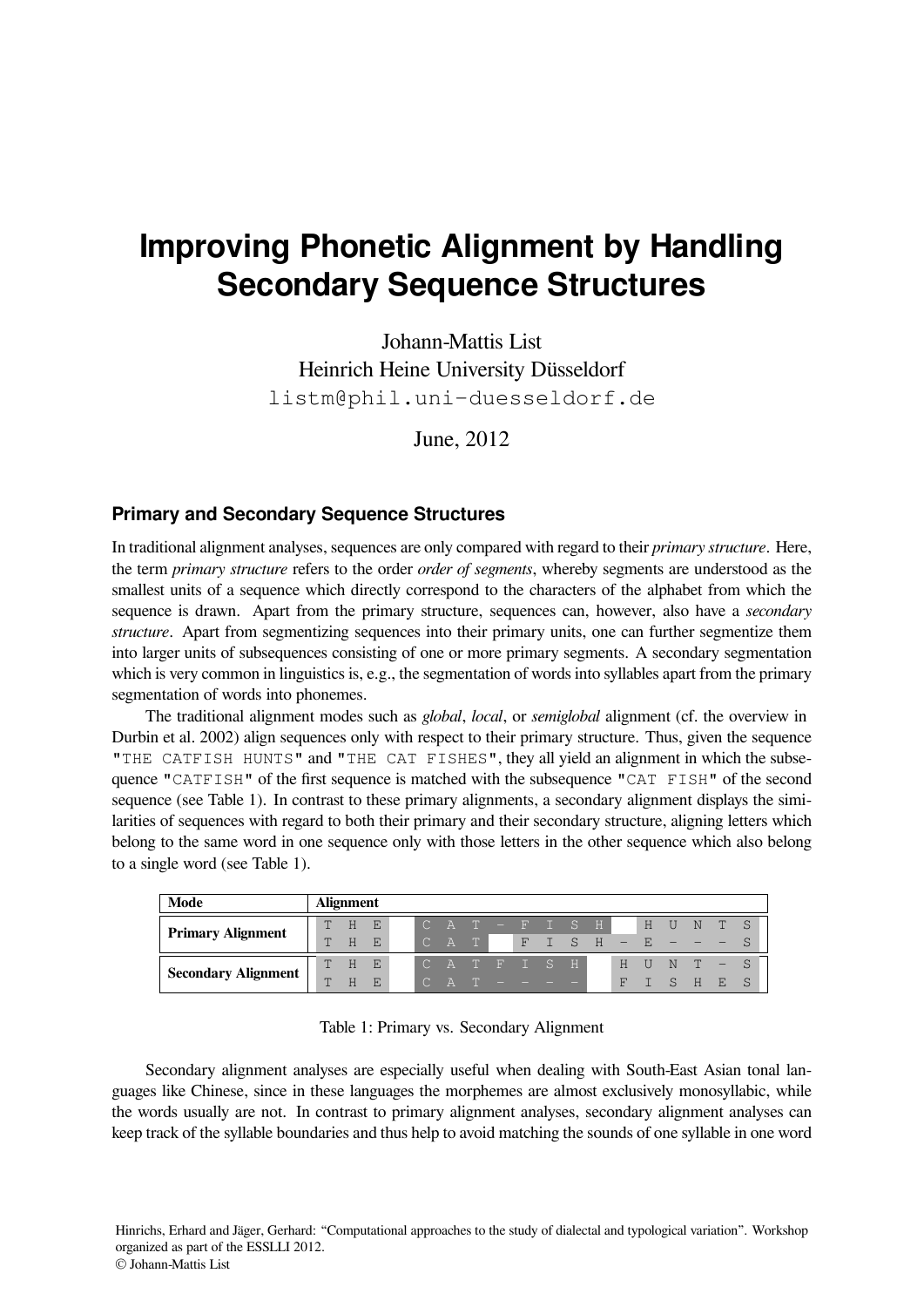with sounds in two syllables of the other. For example, a traditional alignment analysis of Haikou Chinese  $\Box$  [zit<sup>3</sup>] "sun" with Beijing Chinese  $\Box$ 頭 [ $z_1^{51}$ thou<sup>1</sup>] "sun" usually wrongly matches the dental plosives of both words, ignoring that one word has only one morpheme, while the other one has two, as shown in Table  $2<sup>1</sup>$  $2<sup>1</sup>$  $2<sup>1</sup>$ 

| <b>Primary Alignment</b> |  |  |     |       |               | <b>Secondary Alignment</b>       |  |
|--------------------------|--|--|-----|-------|---------------|----------------------------------|--|
| Haikou                   |  |  | -   |       |               | <b>Haikou</b><br>-               |  |
| <b>Beijing</b>           |  |  | -51 | - 4-ն | <sub>ou</sub> | 51<br><b>Beijing</b><br>÷п<br>ou |  |

<span id="page-2-0"></span>Table 2: Secondary Alignment of Tonal Languages

#### **The Basic Algorithm for Pairwise Alignment**

The basic algorithm for the computation of an optimal alignment of two sequences was independently developed by different scholars from different scientific disciplines. In biological applications this algorithm is usually called Needleman-Wunsch algorithm, named after S. B. Needleman and C. D. Wunsch who published their algorithm as a solution for the sequence alignment problem in biology in 1970 (Needleman and Wunsch [1970\)](#page-5-1). In general applications of computer science it is also common to refer to the algorithm as Wagner-Fischer algorithm, named after R. A. Wagner and M. J. Fischer's algorithm for the computation of the edit distance between two strings (Wagner and Fischer [1974\)](#page-5-2). Both algorithms and their various extensions belong to the family of *dynamic programming algorithms* (DPA, cf. Eddy [2004](#page-5-3), Gusfield [1997](#page-5-4): 217f). The main idea of dynamic programming is to find an approach for the solution of complicated problems 'that essentially works the problem backwards' (Rosenberg [2009](#page-5-5)b: 4). Thus, instead of checking all possible alignments between two sequences and looking for the best one in order to find an optimal alignment, an alignment is build up 'using previous solutions for optimal alignments of smaller subsequences' (Durbin et al. [2002:](#page-5-0) 19).

The core part of the Needleman-Wunsch algorithm, the creation of the alignment matrix, in the traditional global mode is given in pseudo-code in Algorithm [1](#page-3-0). Since the Needleman-Wunsch algorithm is well-described in the literature (see, e.g., Durbin et al. [2002,](#page-5-0) Gusfield [1997](#page-5-4), Kondrak [2002](#page-5-6)), I will not give a detailed description in this context.

#### **A New Algorithm for Pairwise Secondary Alignment**

In order to make the traditional alignment modes sensitive for secondary sequences structures, only some slight modifications of the basic algorithm for pairwise sequence alignment are needed. Assuming that the secondary structure of sequences is marked by some boundary marker  $r$ , which is introduced as a separator between all secondary segments (such as a whitespace in sentences or tone letters in phonetic sequences drawn from tonal languages), two restrictions have to be added to the main loop: (1) one restriction which prohibits the matching of the boundary marker with all other segments, and (2) one restriction which prohibits the matching of the boundary marker with a gap which is introduced *inside* a secondary segment. These restrictions can be implemented by simply setting the relevant scores to  $-\infty$ . In order to check whether the first condition holds for a certain cell in the matrix, the *scoring function* can be modified in such a way that it yields 0 for the matching of boundary markers, and  $-\infty$  for the matching of the boundary marker with any other character. The check for the second condition can be implemented with help of an if-statement. The pseudo-code for the modification of the main loop is given in Algorithm [2](#page-4-0). As input

<span id="page-2-1"></span><sup>&</sup>lt;sup>1</sup>Data for the Chinese dialects is taken from (Hóu [2004\)](#page-5-7).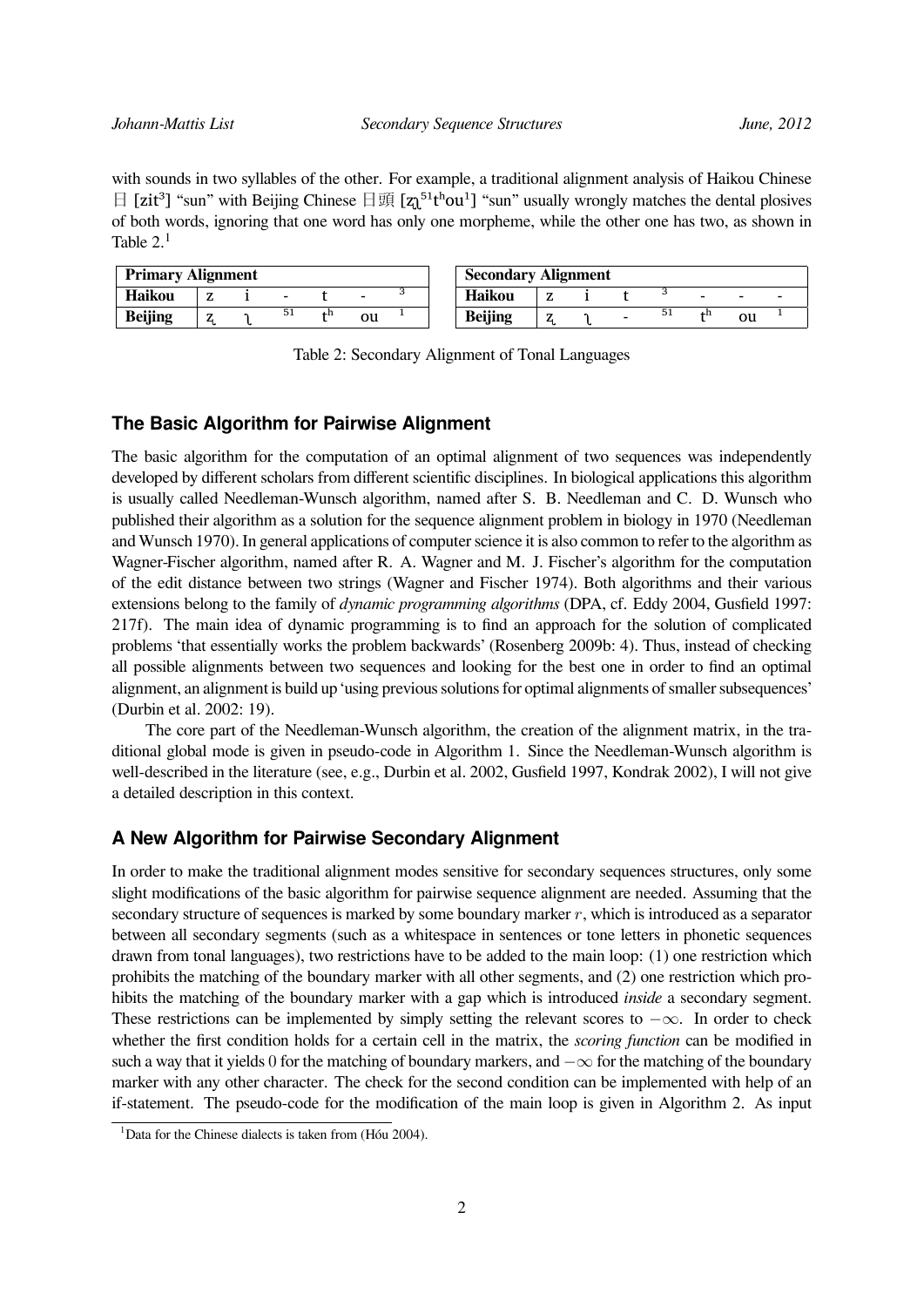```
\widehat{Algorithm 1: GlobalAlignMatrix(x, y, g, \text{score})✒
/* matrix construction */
M \leftarrow matrix(length(x) + 1, length(y) + 1)
 M[0][0] \leftarrow 0/* matrix initialization */
for i \leftarrow 1 to length(x)do M[i][0] \leftarrow M[i][0] + gfor i \leftarrow 1 to length(y)do M[0][i] \leftarrow M[0][i] + q/* main loop */
for i \leftarrow 1 to length(x)do
        for j \leftarrow 1 to length(y)\int\overline{\mathcal{L}}do M[i][j] \leftarrow \max\sqrt{ }\int\mathcal{L}M[i-1][j-1] + \text{score}(x_{i-1}, y_{j-1})M[i-1][j]+gM[i][j - 1] + g
```
parameters, there are the two sequences x and y, the gap penalty q, the boundary marker  $r$ , and the scoring function score().

#### **Evaluation**

In order to test the performance of the modified algorithm compared to the traditional algorithm for phonetic alignment, I carried out global alignment analyses on a testset (see Online Material 1) consisting of 1 089 manually aligned sequence pairs drawn from Chinese (Hóu [2004\)](#page-5-7) and Bai dialects (Allen [2007,](#page-5-8) Wang [2006\)](#page-5-9). Since both Chinese and Bai are tonal languages with a monosyllabic morpheme structure, alignment analyses which are sensitive to syllable boundaries should certainly improve traditional alignment analyses. Data drawn from tonal languages therefore offers a good test case for the new approach.

The new approach for secondary alignment was introduced in the most recent version of the SCA (Sound-Class-Based Phonetic Alignment) method (List [2012](#page-5-10)) which is implemented as part of the LingPy library (Version 1.0). <sup>[2](#page-3-1)</sup>. Using the default settings of SCA two different analyses were carried out, one *primary* analysis and one *secondary* analysis, where the basic algorithm of SCA was modified according to Algorithm [2,](#page-4-0) and tone letters were defined as boundary markers. In order to test how well both methods performed in comparison with the gold standard, two evaluation scores, the Column score (CS) and the

<span id="page-3-1"></span><sup>2</sup>Online available under <http://lingulist.de/lingpy/>.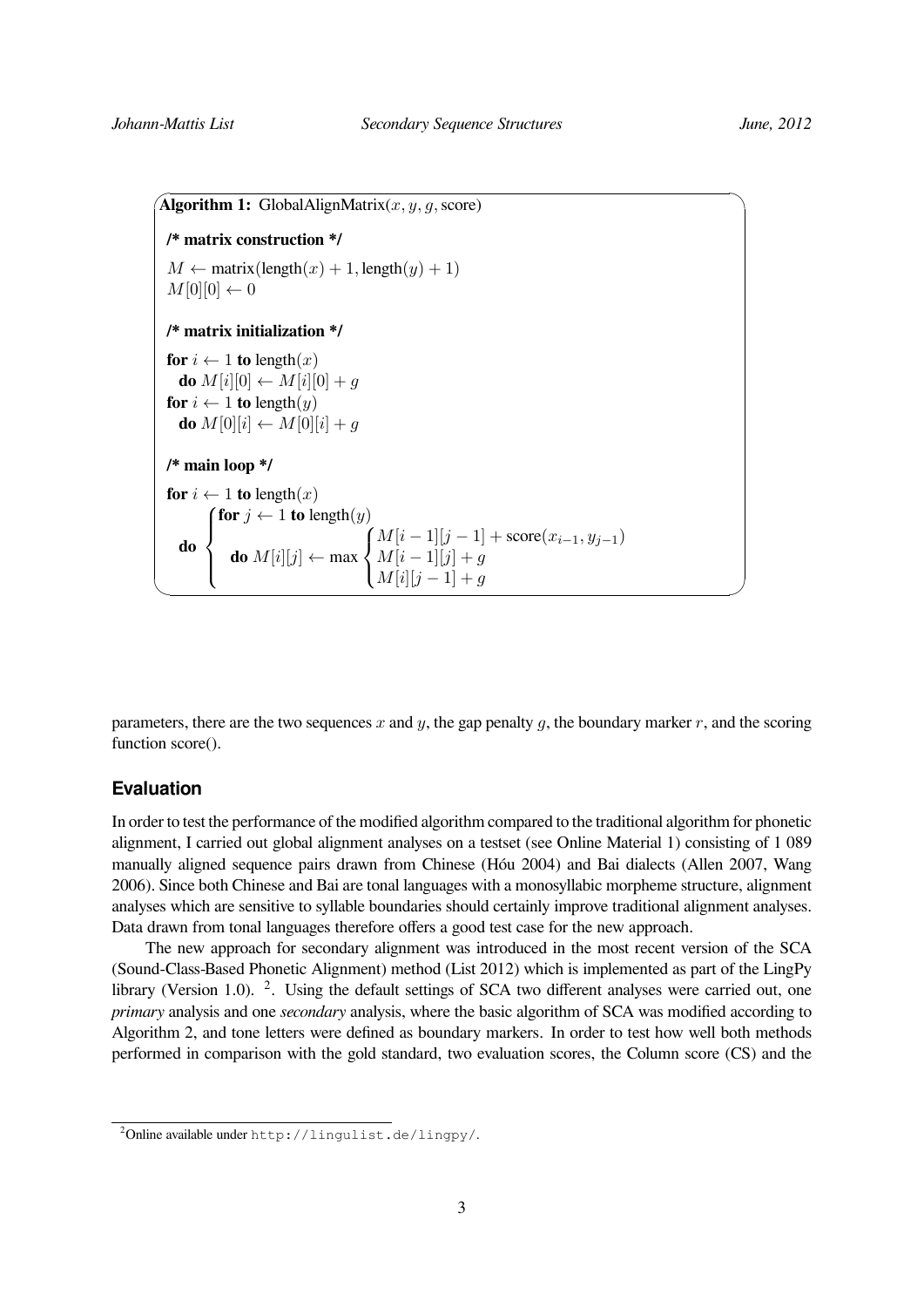<span id="page-4-0"></span> $\widehat{A}$ **Algorithm 2:** SecondaryAlignmentMatrix $(x, y, g, r, \text{score})$  $\searrow$ **/\* main loop \*/ for**  $i \leftarrow 1$  **to** length $(x)$  $\frac{1}{40}$ **for**  $j \leftarrow 1$  **to** length $(y)$  $\begin{array}{c} \begin{array}{c} \begin{array}{c} \begin{array}{c} \end{array} \\ \end{array} \end{array} \end{array}$  $\begin{array}{c} \begin{array}{c} \begin{array}{c} \begin{array}{c} \end{array} \\ \end{array} \\ \begin{array}{c} \end{array} \end{array} \end{array}$ **do**  $\sqrt{ }$  $\begin{array}{c} \hline \end{array}$  $\begin{array}{c} \hline \end{array}$  $M[i][j] \leftarrow \max$  **/\* score() checks for restriction 1 \*/**  $\begin{array}{c} \hline \end{array}$  $\begin{array}{c} \begin{array}{c} \begin{array}{c} \begin{array}{c} \end{array} \\ \end{array} \end{array} \end{array}$  $M[i-1][j-1] + \text{score}(x_{i-1}, y_{j-1})$ **/\* check for restriction 2 \*/ if**  $x_{i-1} = r$  **and**  $y_{j-1} \neq r$  **and**  $j \neq \text{length}(y)$ **then**  $-\infty$ **else**  $M[i-1][j]+g$ **if**  $y_{j-1} = r$  **and**  $x_{i-1} \neq r$  **and**  $i \neq \text{length}(x)$ **then**  $-\infty$ **else**  $M[i][j - 1] + g$ 

Sum of Pairs score (SPS) were computed. The column score is defined as:

$$
CS = 100 \cdot 2 \cdot \frac{|C_t \cap C_r|}{|C_r| + |C_t|},\tag{1}
$$

where  $C_t$  is the set of columns in the test alignment and  $C_r$  is the set of columns in the reference alignment (Rosenberg and Ogden [2009](#page-5-11)). The SPS is defined as:

$$
SPS = 100 \cdot 2 \cdot \frac{|P_t \cap P_r|}{|P_r| + |P_t|},\tag{2}
$$

where  $P_t$  is the set of all aligned residue pairs in the test alignment and  $P_r$  is the set of all aligned residue pairs in the reference alignment([ibid.\)](#page-5-11). In addition, the proportion of perfectly aligned sequences (PAS) is also reported.

| Score     | <b>Primary</b> | <b>Secondary</b> |
|-----------|----------------|------------------|
| PAS       | 83.47          | 88.89            |
| <b>CS</b> | 88.54          | 92.70            |
| SPS       | 92.78          | 95.52            |

<span id="page-4-1"></span>Table 3: Results of the Evaluation

#### **Results and Conclusion**

As can be seen from the results given in Table  $3$  (see also the Supporting Online Material), the modified algorithm which is sensitive to secondary sequence structures shows a great improvement compared to the